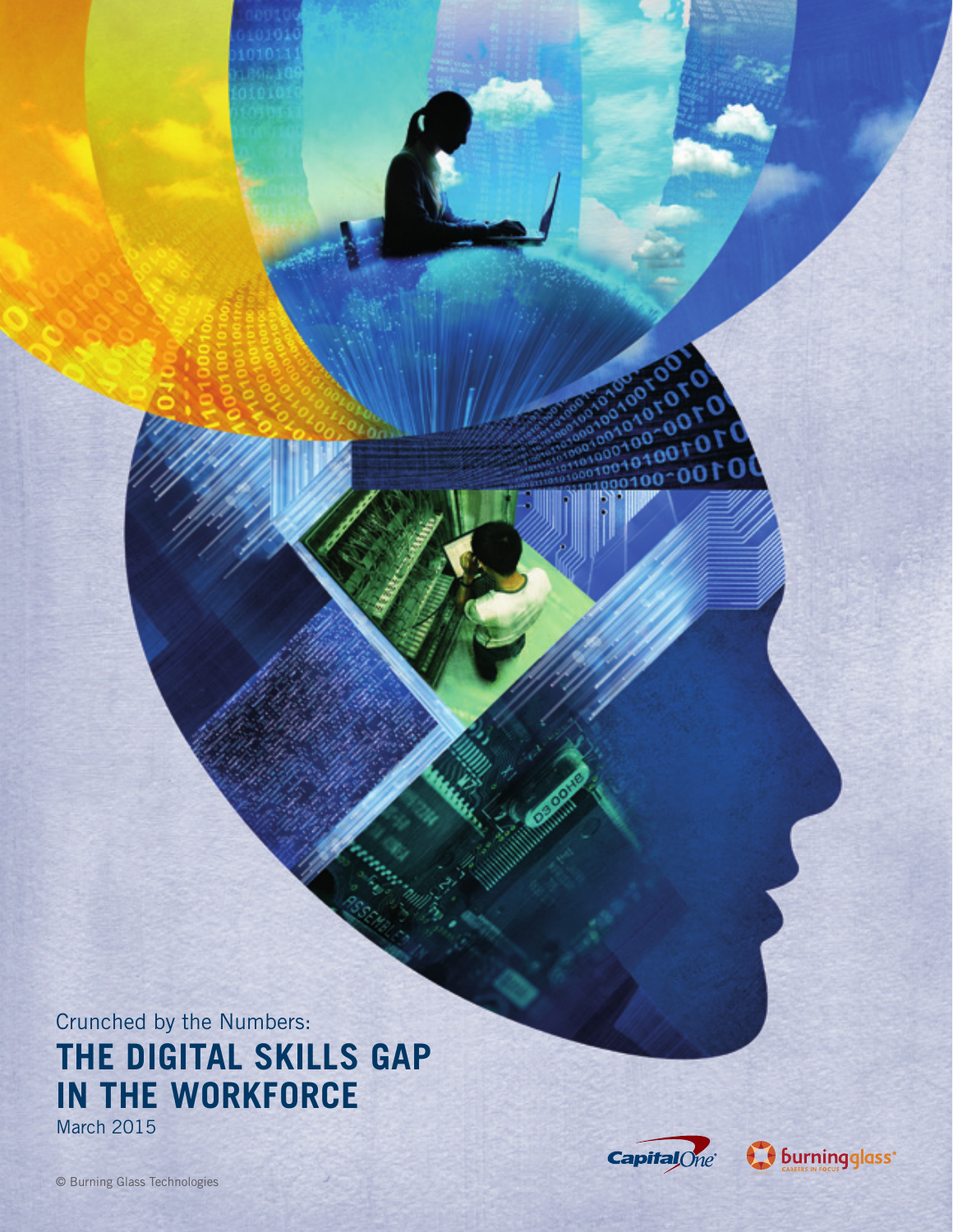#### **EXECUTIVE SUMMARY**

In the middle-skill job market, the world is increasingly divided between the jobs that demand digital skills and those that don't—and the ones that don't are falling behind.

Much of the debate over technology in the workforce has focused on sophisticated skills, such as writing code. But the more significant impact on the middle-skill job market is in the humbler world of everyday software: spreadsheets and word processing, programs for medical billing and running computerized drill presses. To a large extent, a job seeker without the ability to use this software won't even get in the door.

Middle-skill jobs, roughly defined as those that require more than a high school education but less than a bachelor's degree, $1$  comprise 39% of U.S. employment. These jobs matter because they have long sustained a middle-class lifestyle for millions of Americans, and because they're increasingly pressured by changes to the economy. Two-thirds of Americans don't have a college degree, and these jobs represent important career opportunities for them.

A study of job postings by Burning Glass Technologies found that middle-skill jobs that require digital skills are outpacing those that do not in a wide range of ways:

- **Nearly eight in 10 middle-skill jobs require digital skills.** Spreadsheet and word processing proficiencies have become a baseline requirement for the majority of middleskill opportunities (78%).
- **Digitally intensive middle-skill occupations are growing faster than other middle-skill jobs.** Digitally intensive jobs have grown 2.5 times more rapidly than middle-skill jobs that do not require spreadsheets, word processing, or other digital skills (between 2003 and 2013, 4.7% growth for digitally intensive jobs compared to 1.9% growth for other positions).
- **Digitally intensive middle-skill jobs pay more than middle-skill jobs that do not require a digital component.** Digitally intensive middle-skill occupations offer 18% higher wages on average: \$23.76 per hour compared to \$20.14 per hour for all other middle-skill jobs.

In fact, as the nation has recovered from the Great Recession, growth for digitally intensive middleskill jobs has been equivalent to the growth of high-skill positions over the same period (4.8% for digital middle-skills and 4.7% for high-skill positions from 2010 through 2013). Since they are growing more rapidly and pay more than other middle-skill jobs, these jobs offer a promising career path for Americans who lack a bachelor's degree.

By contrast, middle-skill jobs that are not digitally intensive have had the slowest growth of any category, behind even low-skill positions (1.9% for non-digital middle-skill jobs between 2004 and

<span id="page-1-0"></span> $1$  A specific definition of middle-skills as it pertains to this analysis is in the methodology.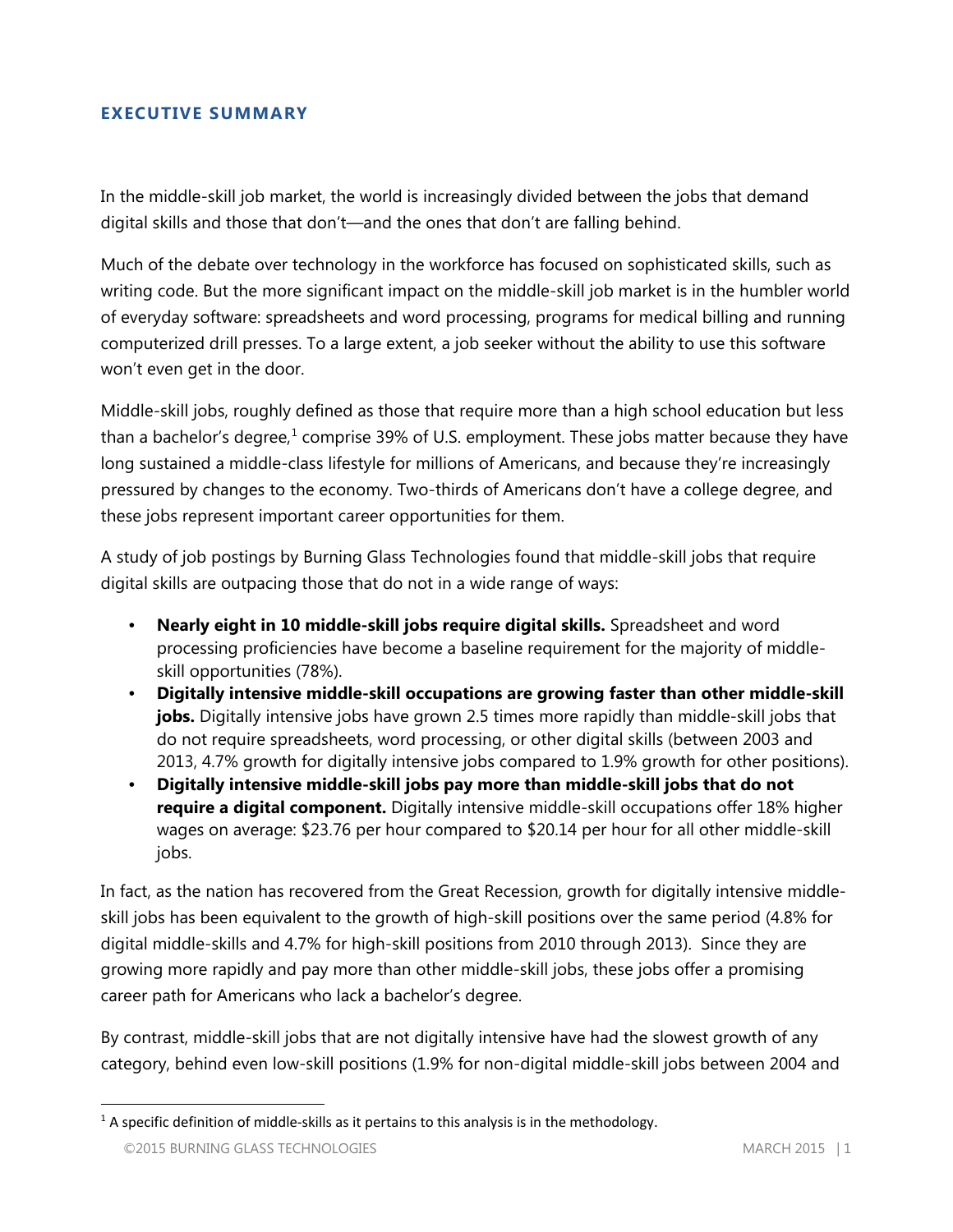2013, compared to 2.9% for low-skill jobs). These positions, primarily in transportation, construction, and installation/repair, lag in pay, growth, and opportunity.

## **DEFINING THE TERMS: MIDDLE-SKILLS, DIGITAL SKILLS, AND A LIVING WAGE**

The debate over the future of the American workforce tends to express itself in broad sweeps. Middle-skill jobs play an essential role in the economy, but many economists worry they are being squeezed out by the changes wrought by technology and globalization.<sup>[2](#page-2-0)</sup> Many economists worry about "hollowing out" the labor force: losing middle-skill jobs and adding jobs only at the high and low ends of the labor market.

Those trends are abstract to the job seeker scanning job boards or the employer posting an ad. People don't post or apply for jobs based on sweeping social changes; they act based on the skills and options available to them. In this report, we take a more granular approach, attempting to understand the impact of the demand for digital skills on specific occupations.

To conduct our analysis, we went to the source: the skills employers ask for in job postings. Burning Glass scans close to 40,000 job boards, employer sites, and other sources of job postings daily, using artificial intelligence technology to break down these postings into the specific skills and qualifications employers demand.

As we examined these postings, certain clusters of digital skills became apparent**:**

**Productivity Software Skills**, such as using spreadsheets and word processing programs, are required for the majority of middle-skill jobs. In addition, they often serve as a baseline skill level for more advanced positions. For this report, "productivity software middle-skill occupations" are occupations that require only productivity software skills and no other digital skill group.

*Advanced Digital Skills,* such as customer relationship management (CRM) software and higherend computer networking skills, are required in many middle-skill occupations in addition to a baseline of productivity software skills.

*Occupationally Specific Digital Skills,* such as health technology and computer-controlled machines, are required in specific technical occupations. For many machinist positions, for example, the ability to physically operate machine tools isn't as important as the ability to guide the robots that operate the tools.

The definition of middle-skill jobs has itself become fuzzy, as degree inflation and other trends make the traditional definition (more than a high school diploma, less than a bachelor's degree)

<span id="page-2-0"></span><sup>&</sup>lt;sup>2</sup> See, for example, the report "Bridge the Gap: Rebuilding America's Middle Skills," produced by the U.S. Competitiveness Project at Harvard Business School, Burning Glass, and Accenture, www.hbs.edu/competitiveness/research/Pages/middle-skills.aspx.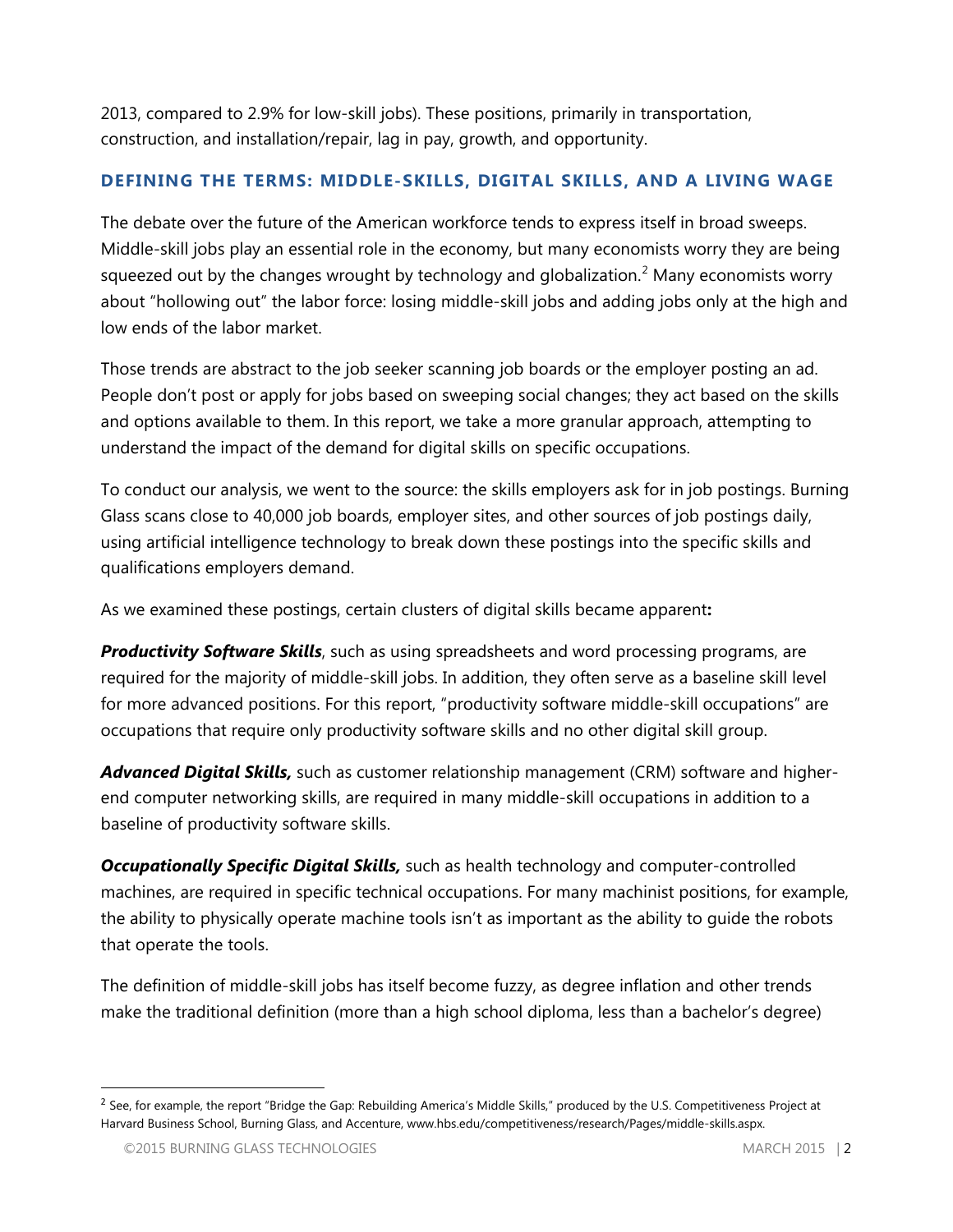less accurate.<sup>[3](#page-3-0)</sup> For our purposes, we defined middle-skill occupations as those where fewer than 80% of job postings called for a bachelor's degree and that also offer a median hourly wage above that of the national living wage. $4$ 

## **THE TRIUMPH OF THE SPREADSHEET: PRODUCTIVITY SOFTWARE**

To a remarkable extent, middle-skill jobs have moved from the factory to the office over the last three decades. And office jobs have become defined by productivity software such as spreadsheets and word processing.

Back at the dawn of the computer era, there were those who saw this coming. In fact, for many in the business world, what turned the PC from a toy into a tool was, in the 1980s, the development of spreadsheet programs like Lotus 1-2-3. This enabled workers to track and analyze numbers much more quickly and efficiently.<sup>[5](#page-3-2)</sup>

Since then, spreadsheets have become so central to business and government that spreadsheet errors have become a high-stakes issue.<sup>[6](#page-3-3)</sup> Inaccurate spreadsheets have been implicated in major trading losses<sup>[7](#page-3-4)</sup> and undermined a widely cited academic paper on government finance.<sup>[8](#page-3-5)</sup>

So it is no surprise that 67% of all middle-skill job openings require, at a minimum, proficiency in productivity software such as Microsoft Excel or Microsoft Word, or enterprise resource management software like Oracle or SAP. Chief among these are Office and Administrative Assistant roles, but this also includes positions like Retail Supervisors and Store Managers.

Perhaps more importantly, middle-skill jobs requiring productivity software skills— and no other digital skills—pay 13% more than those that don't (\$22.66 per hour for jobs requiring productivity software skills versus \$20.14 for non-digitally intensive jobs). In addition, these skills are foundational. More advanced positions require productivity software skills in addition to the extra digital skills needed to advance.

Employers continue to demand other skills that would be helpful in an office environment, such as communications skills, writing, and relationship building. But word processing and spreadsheets are a basic requirement for nearly all office jobs.

<span id="page-3-0"></span><sup>&</sup>lt;sup>3</sup> Burning Glass Technologies, "Moving the Goalposts: How Demand for a Bachelor's Degree is Reshaping the Workforce," www.burningglass.com/research/credentials-gap/.

<span id="page-3-1"></span><sup>&</sup>lt;sup>4</sup> The living wage calculation is explained further in the methodology.

<span id="page-3-2"></span><sup>5</sup> See, for example, *Harpers*, "A Spreadsheet Way of Thinking," November 1984, https://files.nyu.edu/ap70/public/levyss.htm.

<span id="page-3-3"></span><sup>&</sup>lt;sup>6</sup> Powell, Stephen G.; Lawson, Barry; Baker, Kenneth R. "Impact of Errors in Operational Spreadsheets," Tuck School of Business, Dartmouth College, http://arxiv.org/abs/0801.0715.

<span id="page-3-4"></span><sup>7</sup> The Baseline Scenario, "The Importance of Excel," Feb. 9, 2013, http://baselinescenario.com/2013/02/09/the-importance-of-excel/.

<span id="page-3-5"></span><sup>8</sup> Economix, *The New York Times*, "With Debt Study's Errors Confirmed, Debate on Conclusion Goes On," April 17, 2013, http://economix.blogs.nytimes.com//2013/04/17/with-debt-studys-errors-confirmed-debate-on-conclusion-goes-on/.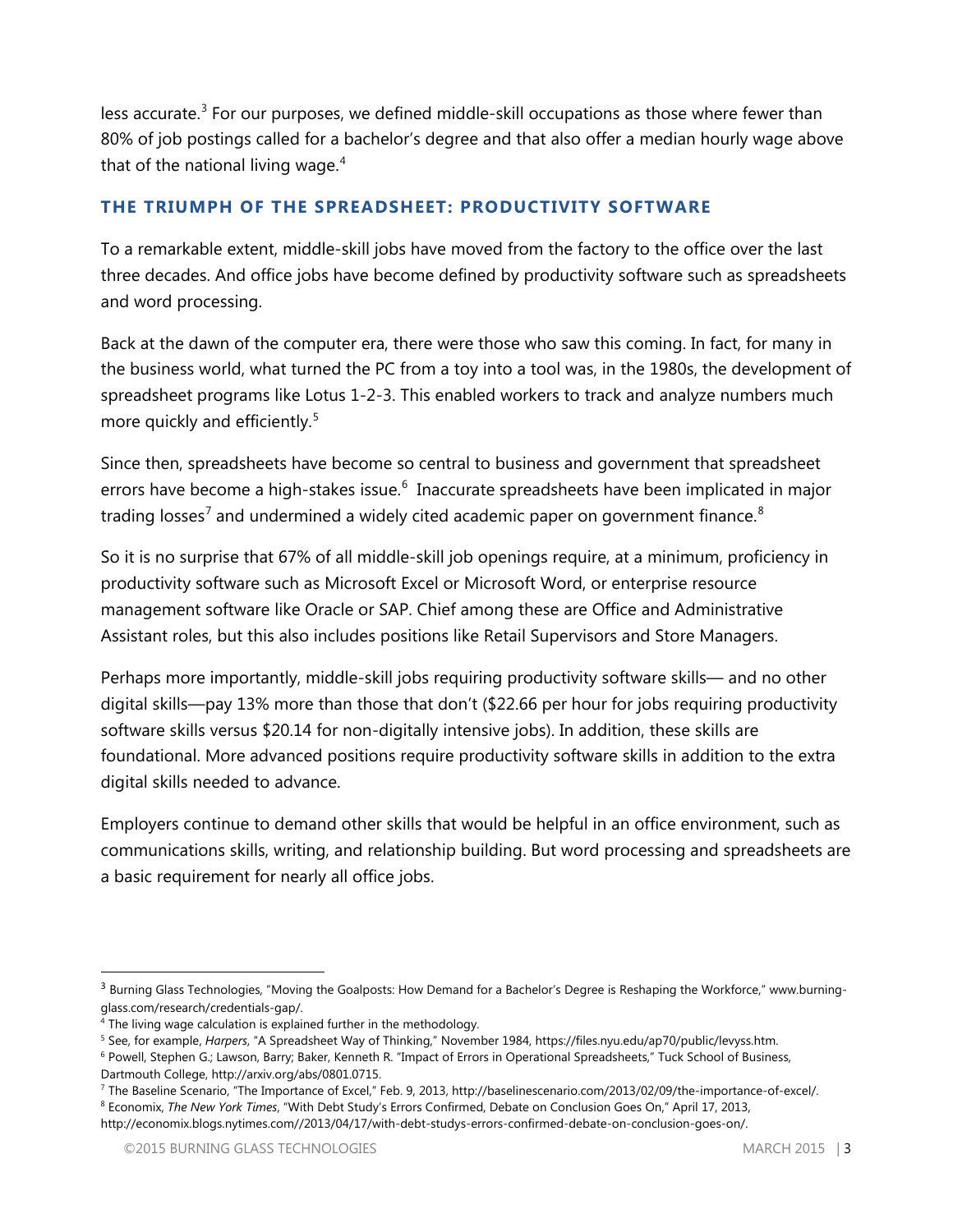| <b>Productivity</b><br><b>Software Skills</b>                                                      | <b>Top Occupations</b>               |
|----------------------------------------------------------------------------------------------------|--------------------------------------|
| Microsoft Excel<br>Microsoft Word<br>Microsoft Outlook<br>Microsoft<br>PowerPoint<br>SAP<br>Oracle | Office / Administrative<br>Assistant |
|                                                                                                    | Retail Supervisor                    |
|                                                                                                    | Store Manager                        |

#### **Top Baseline Skills for Digitally Intensive Middle-Skill Jobs**



commonly requested among digitally-intensive middle skill occupations as compared to all middle skill iobs

## **FROM GENERAL TO SPECIFIC: ADVANCED DIGITAL SKILLS**

Advanced digital skills are needed in jobs where there is a direct connection between a specific kind of software and the task at hand. These may or may not be entry-level positions, depending on the occupation, but certainly workers can't even begin a career path in many fields without these skills. A Graphic Designer/Desktop Publisher needs to be familiar with word processing, but also needs to be competent in specific products like Adobe's Photoshop and InDesign. A Sales Representative will need to use spreadsheets, but will probably also need to understand a CRM program like Salesforce or SAP.

Employers pay a premium for this knowledge. Occupations that call for one or more advanced digital skills pay an hourly wage 38% higher on average than non-digital middle-skill occupations (\$27.73 vs. \$20.14), and 22% more than occupations that call for only productivity software skills. These occupations offer the strongest opportunity for middle-skill job seekers in terms of salary and growth as well as career advancement. In fact, middle-skill occupations requiring CRM software are the highest paying of all the digital middle-skill jobs, with a median hourly wage of \$28.90.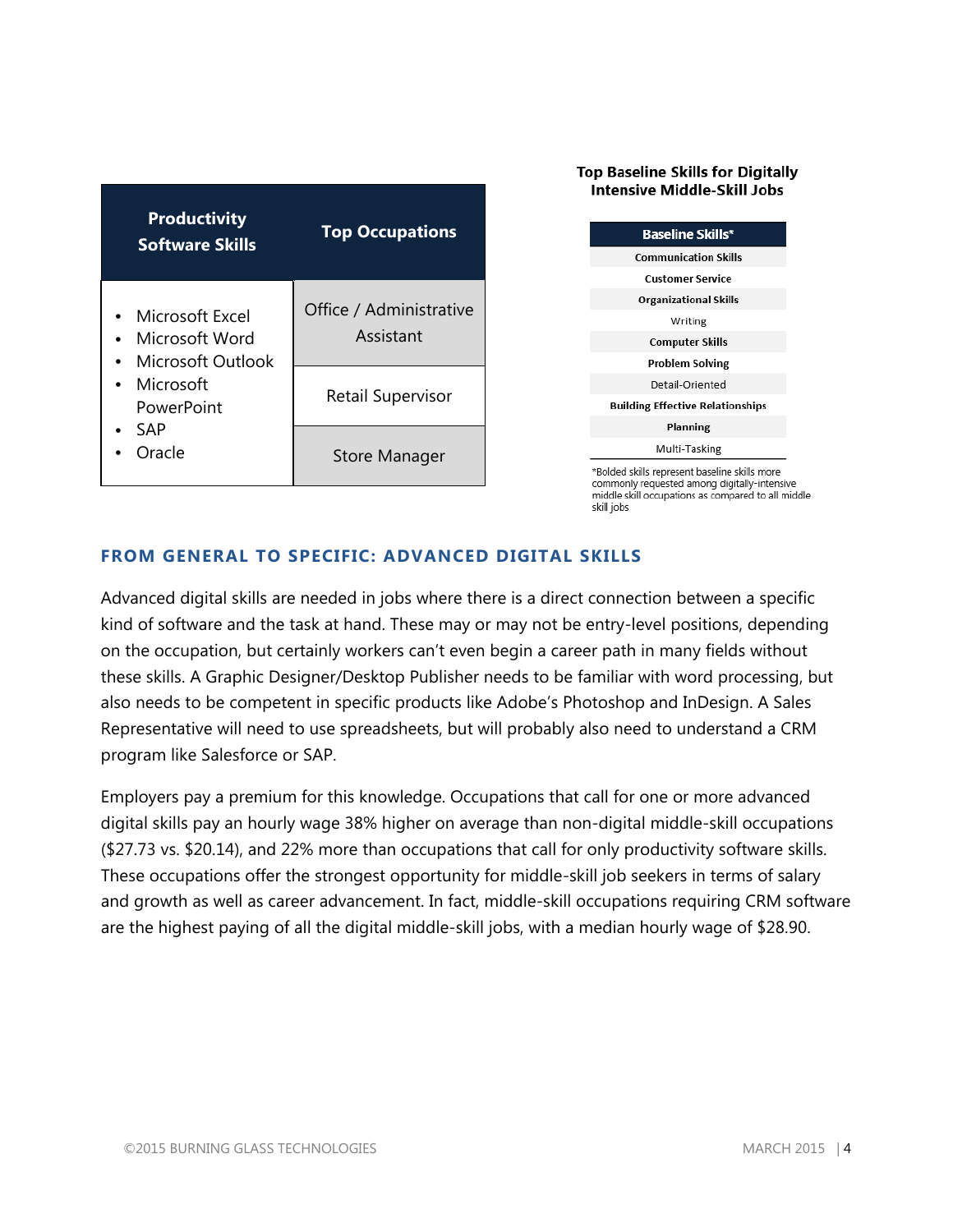| <b>Advanced</b><br><b>Digital Skills</b>                                   | <b>Top Occupations</b>                        | <b>Top Skills</b>                             |                                               |                                                                               |
|----------------------------------------------------------------------------|-----------------------------------------------|-----------------------------------------------|-----------------------------------------------|-------------------------------------------------------------------------------|
| <b>Customer</b><br><b>Relationship</b><br><b>Management</b>                | <b>Sales</b><br>Representative                | Sales Manager                                 | Account<br>Manager /<br>Representative        | Salesforce CRM<br><b>SAP CRM</b><br>$\bullet$<br>Siebel CRM<br>$\bullet$      |
| <b>Computer &amp;</b><br><b>Network</b><br><b>Support</b>                  | Computer<br>Support<br>Specialist             | Network /<br>Systems<br>Administrator         | Network /<br>Systems<br>Support<br>Specialist | SQL<br>Linux<br>Cisco<br>$\bullet$                                            |
| Digital Media &<br><b>Design</b>                                           | Graphic<br>Designer /<br>Desktop<br>Publisher | Marketing<br>Coordinator /<br>Assistant       | Multimedia<br>Designer                        | <b>Adobe Photoshop</b><br>$\bullet$<br>Adobe Acrobat<br>InDesign<br>$\bullet$ |
| <b>Social Media</b><br><b>Tools &amp; Search</b><br><b>Engine Analysis</b> | Recruiter                                     | Graphic<br>Designer /<br>Desktop<br>Publisher | Search Engine<br>Optimization<br>Specialist   | • Social Media<br>Platforms<br>Blogging<br>Google Analytics                   |

## **OPERATING THE EQUIPMENT: OCCUPATIONALLY SPECIFIC DIGITAL SKILLS**

Occupationally Specific Digital Skills are focused on technologies commonly used in Health Care, Production, and Manufacturing occupations. Spreadsheets and word processing are less important here, although they are still usually required. Instead, the core skills are specific to the machinery and technology used by each occupation, for example, knowledge of radiology machines by Radiology Technicians.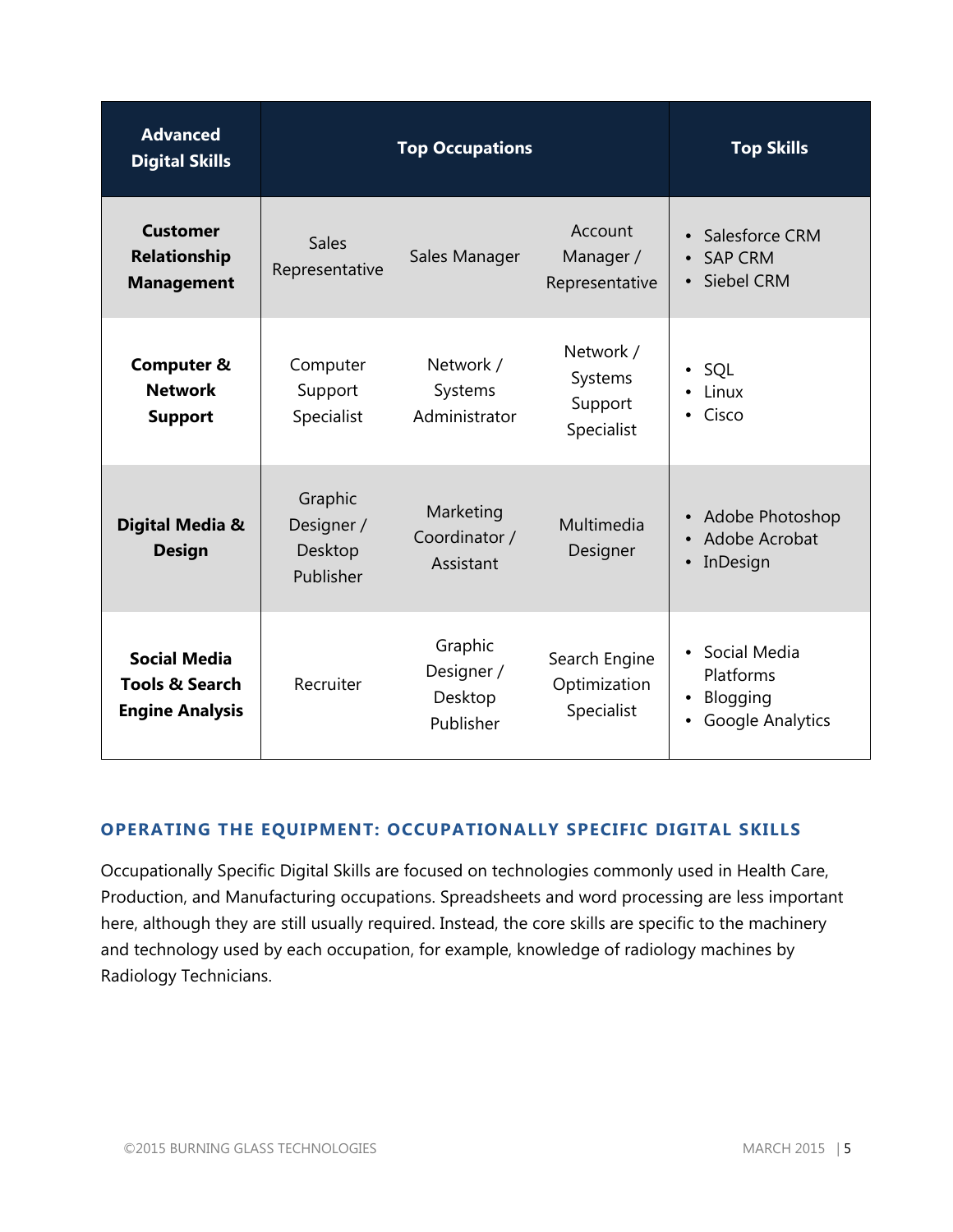| <b>Occupationally</b><br><b>Specific Digital</b><br><b>Skills</b> |                             | <b>Top Skills</b>                                       |                                     |                                                                                                                                                                 |
|-------------------------------------------------------------------|-----------------------------|---------------------------------------------------------|-------------------------------------|-----------------------------------------------------------------------------------------------------------------------------------------------------------------|
| <b>Health Care</b><br><b>Technology</b>                           | Registered<br><b>Nurses</b> | Medical<br>Laboratory<br>Technician                     | Radiology<br>Technician             | <b>Advanced Cardiac</b><br>Life Support (ACLS)<br><b>Critical Care</b><br>$\bullet$<br><b>Vital Signs</b><br>$\bullet$<br>Measurement                           |
| <b>Health</b><br><b>Information</b><br><b>Technology</b>          | Medical<br>Secretary        | Medical<br>Coder                                        | Health<br>Information<br>Technician | Medical Billing and<br>$\bullet$<br>Coding<br><b>Health Information</b><br>Management<br><b>Health Information</b><br>$\bullet$<br>Exchange (HIE)<br>Technology |
| <b>Machining</b><br><b>Technology</b>                             | Machinist                   | Mechanical<br>/ Electrical<br>Engineering<br>Technician | <b>CNC Operator</b>                 | AutoCAD<br>Computer<br><b>Numerical Control</b><br>(CNC)<br><b>Computer Aided</b><br>Manufacturing<br>(CAM)                                                     |

### **ENTIRE OCCUPATIONS HAVE SHIFTED**

Overall, it seems clear that middle-skills work has shifted decisively and is now digitally intensive. As noted, nearly eight in 10 middle-skill jobs now require digital skills. Put another way, the percentage of middle-skill jobs in the U.S. workforce has stayed constant (39% of the workforce in 2004, and still 39% in 2013). But the number of those jobs that would be considered digitally intensive has grown 12% over that same time.

It's no surprise that all of the middle-skill occupations in the Computer and Mathematical family require digital skills. But so do those within Office and Administrative Support, Business and Financial Operations, and Management. The Sales and Related, as well as Health Care Practitioners and Technical occupation families, are not far behind with 94% and 88% of opportunities, respectively, demanding digital skills.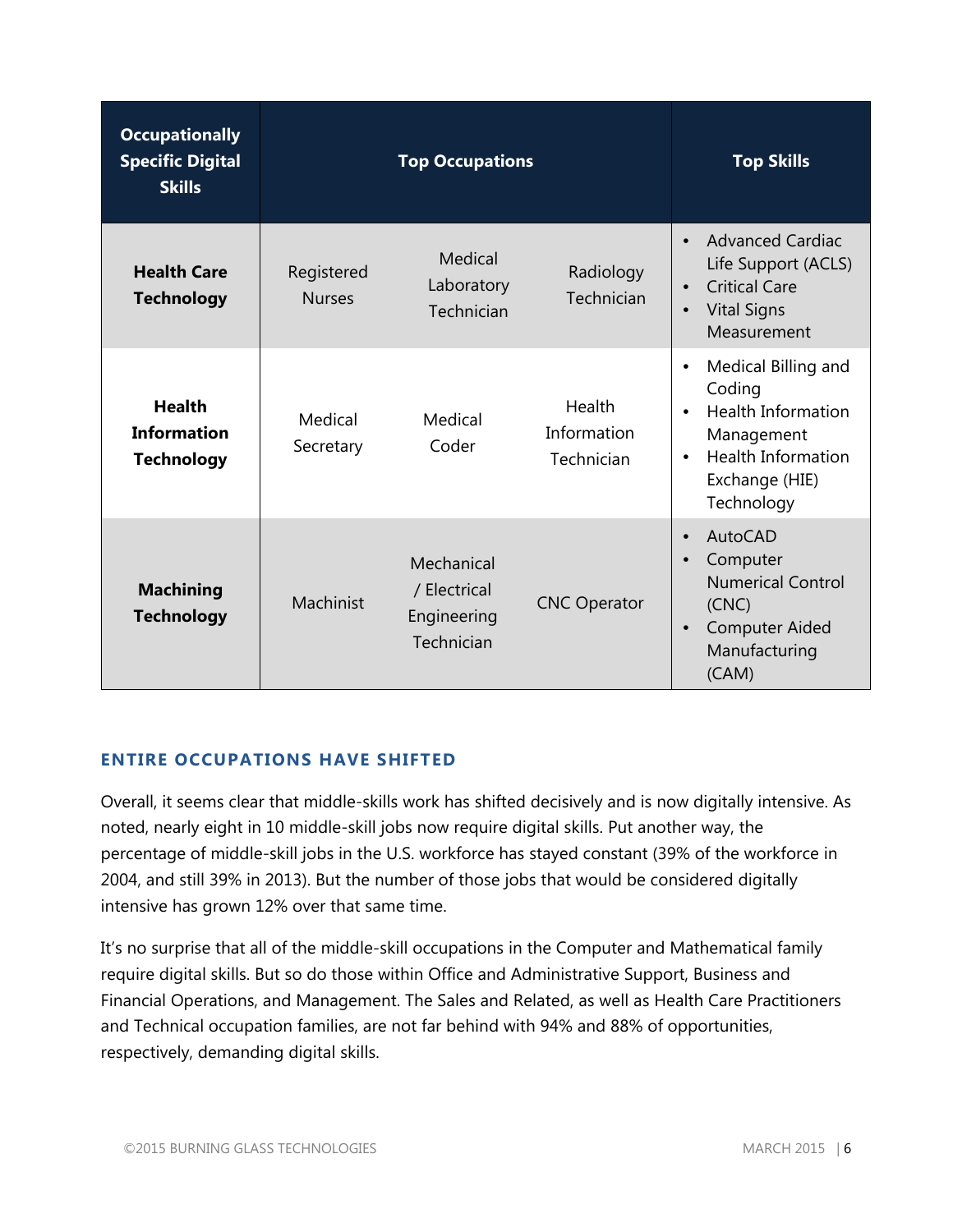Effectively, entire segments of the U.S. economy are off-limits to people who don't have basic digital skills. Even for middle-skill Production jobs, such as machinists, eight in 10 job postings require these skills at some level.

The occupations where digital skills aren't commonly required are concentrated in just a few areas. Hardly any job postings in Transportation and Materials Moving ask for digital skills. Only a small number of jobs in Construction and Extraction (21%) and Installation, Maintenance, and Repair (35%) seek such skills.

### **MAJOR CITIES: THE DIGITAL DIVIDE WORSENED**

To get a sense of how the digital middle-skills dynamic plays out in different parts of the country, we examined the middle-skills job market in five major metropolitan areas: Dallas-Fort Worth; New York; Richmond, Va.; San Francisco; and Washington, D.C.

In these urban areas, the emphasis on digital skills is even higher than in the nation as a whole, with the percentage of digitally intensive middle-skill jobs ranging from 79% in Richmond to 88% in New York and San Francisco. Employers pay more for digital middle-skill jobs in these cities, probably to compensate for the higher cost of living.

But notably, the same pay advantage doesn't happen with non-digital jobs in those cities, such as truckers, mechanics, and welders. That means the digital wage gap is wider. Digital positions in these cities are twice as likely to pay a living wage as non-digital positions.

### **IMPLICATIONS**

It has been clear for some time that technological illiteracy, much less technophobia, is no longer a sustainable option for the modern worker. But this research documents the extent to which entire sectors of the U.S. economy have no place for workers who do not at least have the basic digital skills to undertake tasks like word processing and maintaining spreadsheets. The fact that, in major cities, an even greater share of these occupations now require digital skills—and major cities have long been regarded as bellwethers for trends that ultimately manifest nationwide—suggests that in the future even more workers could be shut out of middle-skill opportunities.

Retail jobs and sales work, for example, are rightly viewed as occupations that demand good communications and other "people skills." They are also areas where workers without a bachelor's degree still have rich opportunities to advance. Yet even entering these fields, much less advancing, has become increasingly difficult without at least some expertise in productivity software and potentially advanced skills as well.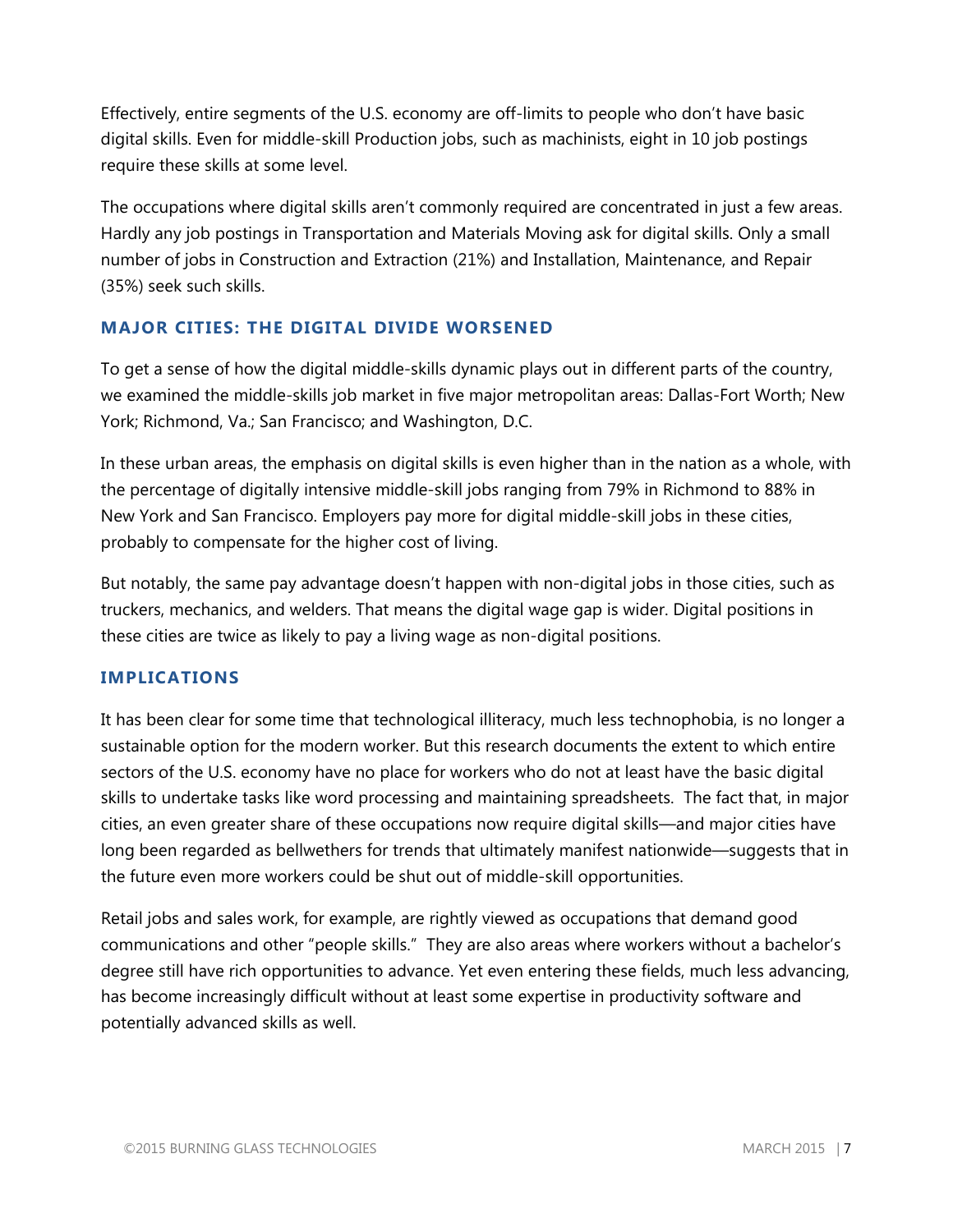This also suggests that important challenges are being overlooked in the debate over how to invest in education and training. That debate often centers on high-tech industries, sophisticated computer skills (coding, for example), or specialized skill development for particular occupations. To be sure, these more advanced skills also represent important areas for workforce investment, but clearly a focus on the basics—such as widely used productivity applications and social media tools—would pay significant dividends for many workers. $9$ 

The good news is that many training options already exist in these areas. The challenge may lie in getting these skills the emphasis they deserve, and in letting students and job seekers know what will be valuable to them in the workforce.

## **METHODOLOGY**

Jobs data in this report are drawn from Burning Glass's database of online job postings, which includes nearly 100 million worldwide postings collected since 2007 and other publicly available data sources. Each day, Burning Glass visits close to 40,000 online jobs sites to collect postings. Using advanced text analytics, more than 70 data fields are extracted from each posting including job title, occupation, employer, industry, required skills and credentials, and salary. Postings are then deduplicated and placed in a database for further analysis.

For the purposes of this report, middle-skill jobs are defined as those with less than 80% of job postings calling for a bachelor's degree and with a median hourly wage above the national living wage of \$15.

The living wage is based on the Economic Policy Institute's family budget calculator [\(http://www.epi.org/publication/ib368-basic-family-budgets/\)](http://www.epi.org/publication/ib368-basic-family-budgets/). Calculating the living wage is complex, because of the wide range of households. We used two-parent, two-child households as a standard, which produces a median family income needed to provide a living wage of \$63,364. Based on this, we identified \$15 per hour as a median national living wage.

For median living wages in specific cities, we made the same calculations based on household size and utilizing the MIT Living Wage Calculator [\(http://livingwage.mit.edu/\)](http://livingwage.mit.edu/). The MIT calculator is built using data from the Economic Policy Institute.

All job postings and data were collected nationwide from December 2013 to November 2014.

• Middle-Skill Occupations are defined as those occupations with more than 20% of postings open to sub-baccalaureate job seekers and a median hourly wage above that of the national living wage of \$15.

<span id="page-8-0"></span><sup>&</sup>lt;sup>9</sup> This is not only true for middle-skill workers. See Burning Glass' report on skills that enhance the value of a bachelor's degree in liberal arts at http://burning-glass.com/media/2950/BGTReportLiberalArts.pdf.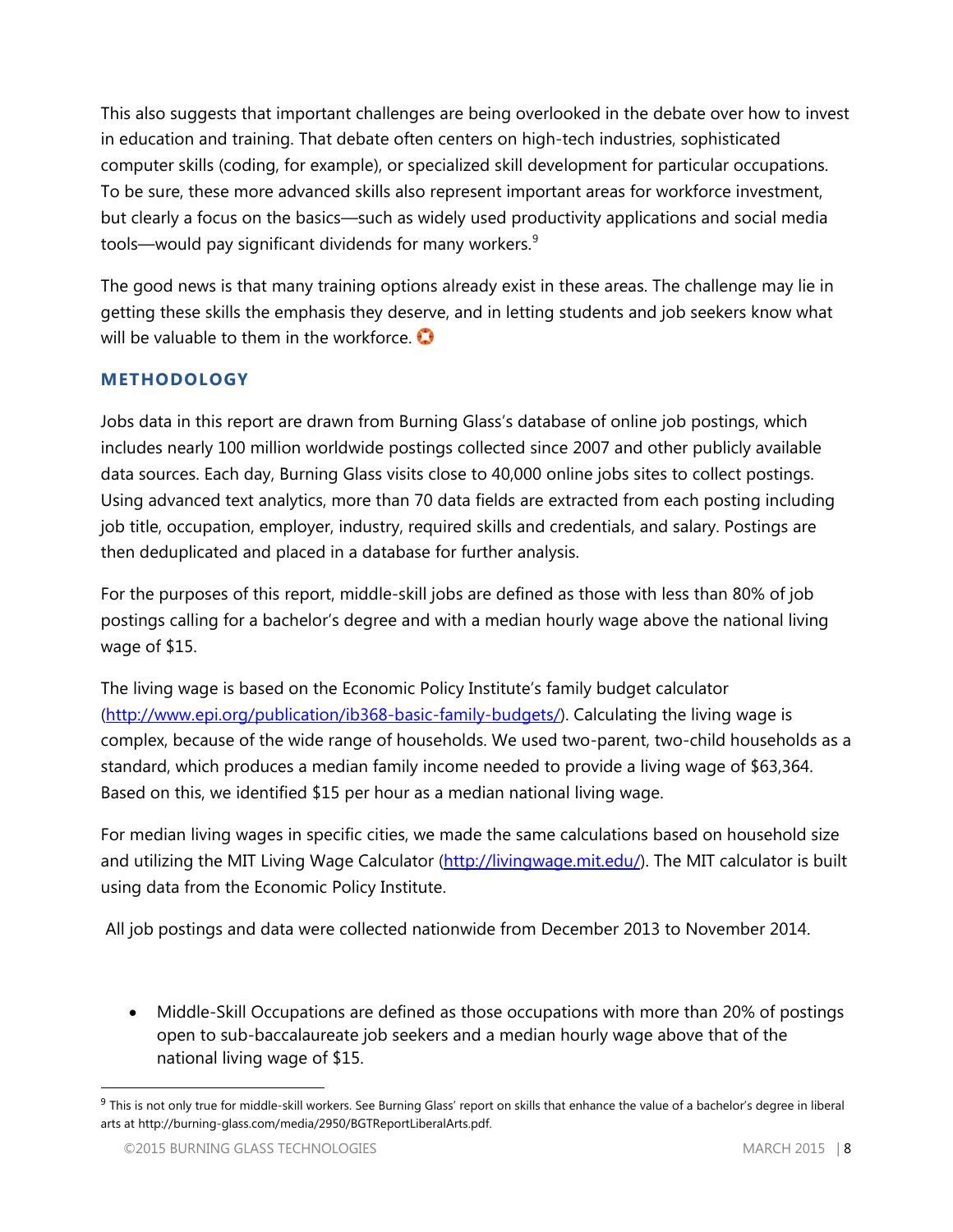- Total postings reflect the number of jobs posted in the nation from December 2013 to November 2014. Source: Burning Glass Technologies.
- Wage data consist of national median hourly wages for workers in each occupation. Source: Bureau of Labor Statistics
- Employment data consist of the national employment for each occupation from 2004 to 2013. Source: Bureau of Labor Statistics

## **ABOUT BURNING GLASS**

Burning Glass's tools and data play a growing role in informing the global conversation on education and the workforce by providing researchers, policy makers, educators, and employers with detailed real-time awareness of skill gaps and labor market demand. Burning Glass's tools let analysts track job market trends and students plan their careers and find jobs.

With headquarters in Boston's historic North End, Burning Glass is proud to serve a client base that spans six continents, including education institutions, government workforce agencies, academic research centers, global recruitment and staffing agencies, major employers, and leading job boards.

#### **ABOUT CAPITAL ONE**

Capital One Financial Corporation, headquartered in McLean, Va., is a Fortune 500 company with more than 900 branch locations primarily in New York, New Jersey, Texas, Louisiana, Maryland, Virginia, and the District of Columbia. Its subsidiaries, Capital One, N.A. and Capital One Bank (USA), N.A., offer a broad spectrum of financial products and services to consumers, small businesses and commercial clients. We the principles of innovation, collaboration, and empowerment in our commitment to our communities across the country that we do in our business. We recognize that helping to build strong and healthy communities—good places to work, good places to do business, and good places to raise families—benefits us all and we are proud to support this and other community initiatives. www.capitaloneinvestingforgood.com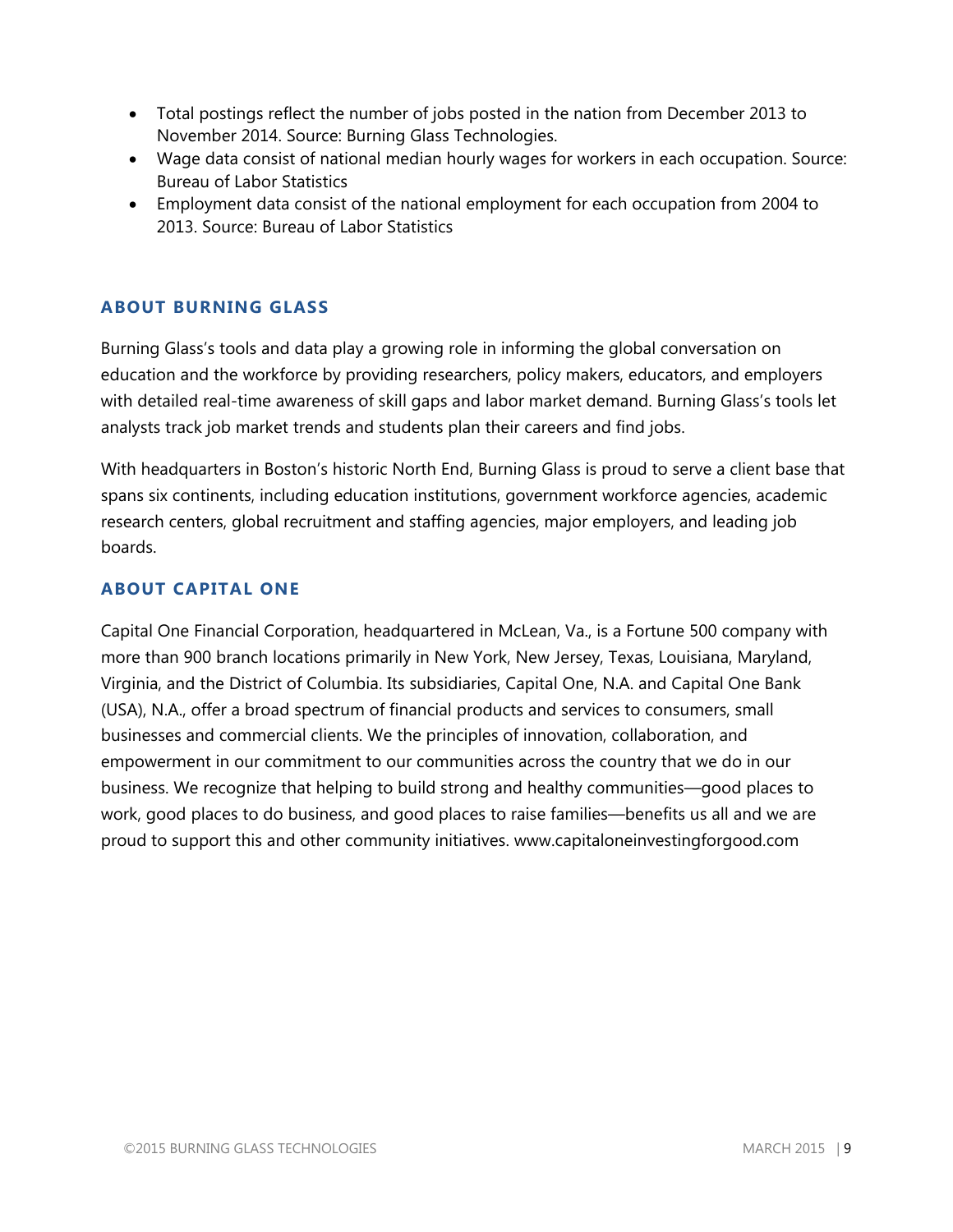#### **SUPPLEMENTARY TABLES: MIDDLE-SKILL OVERVIEW**

# **Middle-Skill Occupations Postings Employment** (Source: BLS) **2004-2013 Employment Growth** (Source: BLS) **2013 Median Hourly Wage** (Source: BLS) **Digital** 6,273,985 36,689,590 4.7% \$23.76 **Non-Digital** 1,669,971 13,905,090 1.9% \$20.14

#### **Table A: Middle-Skill Overview – Salary and Demand**

#### **Table B: Middle-Skill Overview – Employment Growth**

| <b>Employment Growth</b>            |       |         |      |  |  |  |  |  |
|-------------------------------------|-------|---------|------|--|--|--|--|--|
| 2004-2013<br>2007-2013<br>2010-2013 |       |         |      |  |  |  |  |  |
| Low Skill                           | 2.9%  | $-1.3%$ | 5.2% |  |  |  |  |  |
| Non-Digital Middle-Skill            | 1.9%  | $-3.6%$ | 4.1% |  |  |  |  |  |
| <b>Digital Middle Skill</b>         | 4.7%  | $-0.1%$ | 4.8% |  |  |  |  |  |
| High Skill                          | 13.4% | 5.8%    | 4.7% |  |  |  |  |  |
| Total                               | 3.5%  | $-1.3$  | 4.3  |  |  |  |  |  |

\* Non-digital middle-skill occupations were impacted the greatest of all occupation groups during the recession years of 2007-2010, declining 7.4%.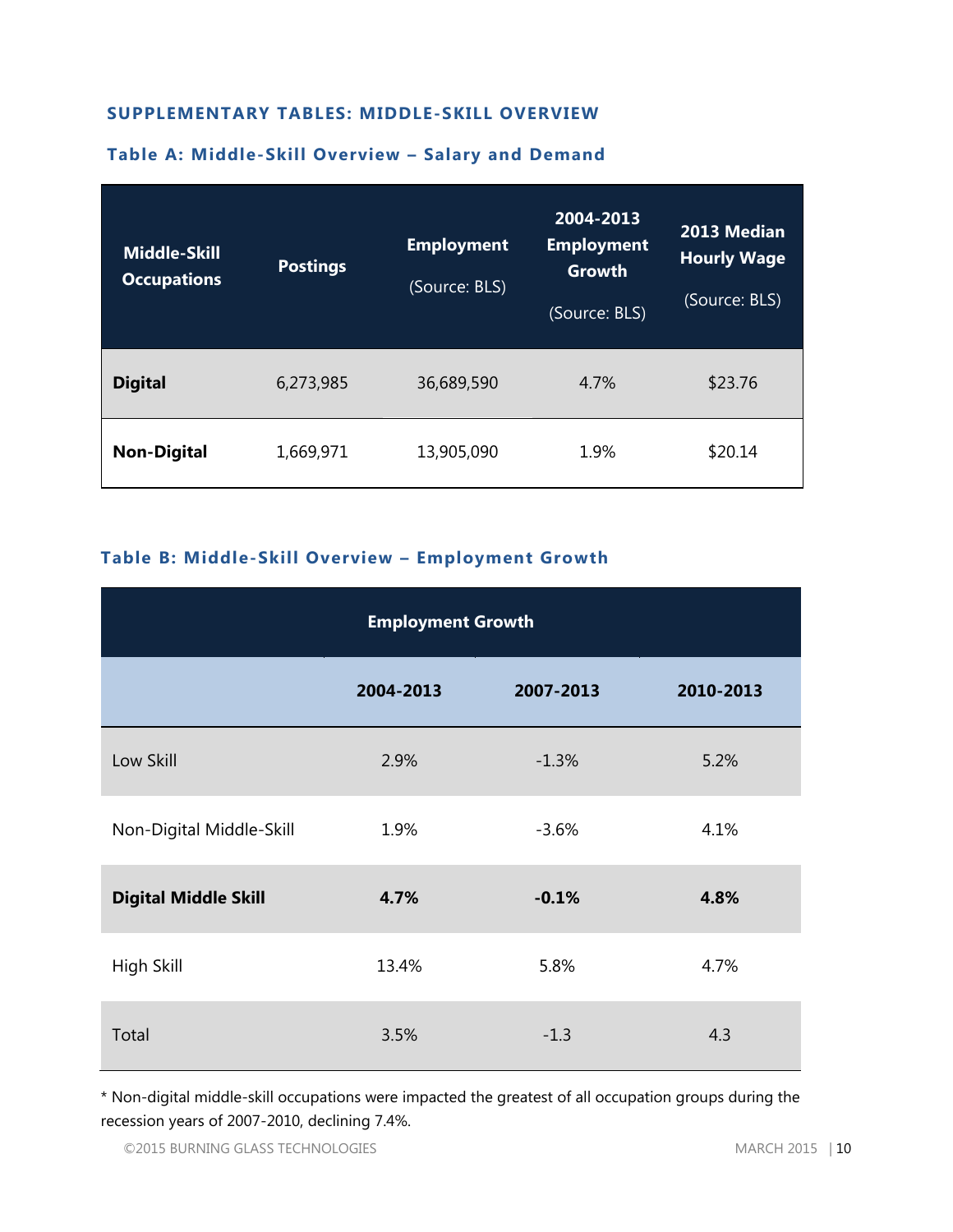# **Table C: Middle-Skill Overview – Occupation Family Breakdown**

| <b>Occupation Family</b>                          | Middle-<br><b>Skill</b><br><b>Postings</b> | % of Total<br><b>Postings in</b><br><b>Middle-Skill</b><br><b>Occupations</b> | <b>Digitally</b><br><b>Intensive</b><br><b>Middle-Skill</b><br><b>Postings</b> | % of Middle<br><b>Skill Postings</b><br>in Digitally<br><b>Intensive</b><br><b>Occupations</b> |
|---------------------------------------------------|--------------------------------------------|-------------------------------------------------------------------------------|--------------------------------------------------------------------------------|------------------------------------------------------------------------------------------------|
| <b>Health Care Practitioners</b><br>and Technical | 1,310,069                                  | 55%                                                                           | 1,157,450                                                                      | 88%                                                                                            |
| Office and Administrative<br>Support              | 1,138,971                                  | 49%                                                                           | 1,137,935                                                                      |                                                                                                |
| Sales and Related                                 | 1,084,020                                  | 51%                                                                           | 1,020,928                                                                      | 94%                                                                                            |
| Management                                        | 825,862                                    | 41%<br>825,862                                                                |                                                                                | 100%                                                                                           |
| <b>Transportation and Material</b><br>Moving      | 748,328                                    | 61%<br>18,599                                                                 |                                                                                | 2%                                                                                             |
| <b>Business and Financial</b><br>Operations       | 644,695                                    | 46%<br>644,695                                                                |                                                                                | 100%                                                                                           |
| Installation, Maintenance, and<br>Repair          | 600,420                                    | 97%<br>210,476                                                                |                                                                                | 35%                                                                                            |
| Computer and Mathematical                         | 538,969                                    | 23%<br>538,969                                                                |                                                                                | 100%                                                                                           |
| Production                                        | 227,548                                    | 46%                                                                           | 181,465                                                                        | 80%                                                                                            |
| Construction and Extraction                       | 180,093                                    | 82%                                                                           | 37,751                                                                         | 21%                                                                                            |
| All Other                                         | 644,981                                    | 15%                                                                           | 499,855                                                                        | 77%                                                                                            |
| <b>Total</b>                                      | 7,943,956                                  | 41%                                                                           | 6,222,207                                                                      | 78%                                                                                            |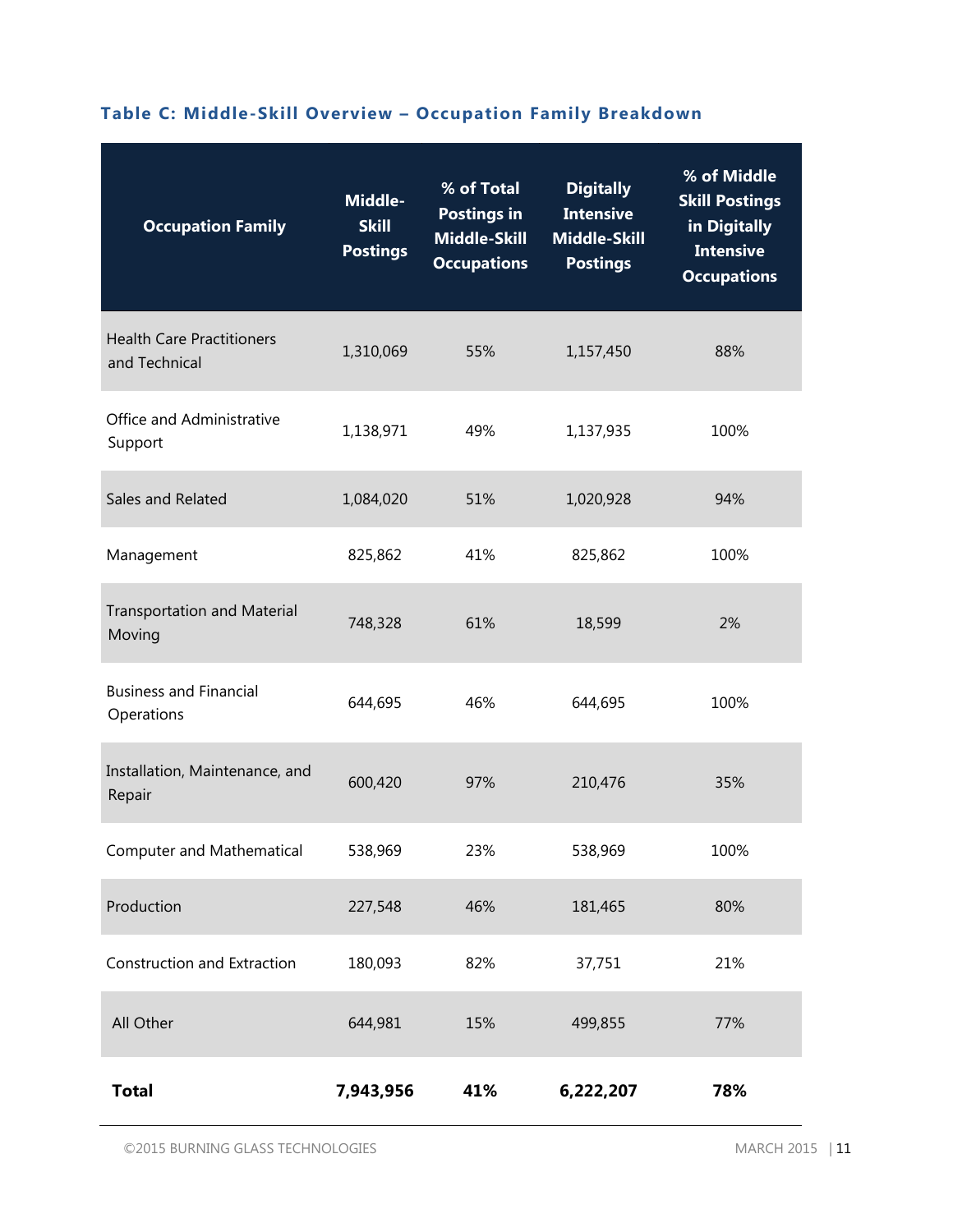#### **SUPPLEMENTARY TABLES: DEMAND**

#### **Table D: Distribution of Demand**



| <b>Occupation Group</b>  | <b>Demand</b> |
|--------------------------|---------------|
| <b>High Skill</b>        | 6,100,433     |
| Digital Middle-Skill     | 6,273,785     |
| Non Digital Middle Skill | 1,669,971     |
| Low Skill                | 5,498,466     |
| <b>Total</b>             | 19,542,855    |

- **Low Skill:** Occupations that require less than a bachelor's degree and pay an hourly median wage below the national living wage.
- **Non-Digital Middle-Skill:** Occupations where fewer than 80% of postings call for a bachelor's degree, hourly median wage is above the national living wage and job postings do not call for any digitally intensive skills.
- **Digital Middle-Skill:** Occupations where fewer than 80% of postings call for a bachelor's degree and hourly median wage is above the national living wage. These occupations also call for baseline, health care, machining technology or advanced digital skill sets.

**High Skill:** Occupations where more than 80% of postings call for a bachelor's degree or higher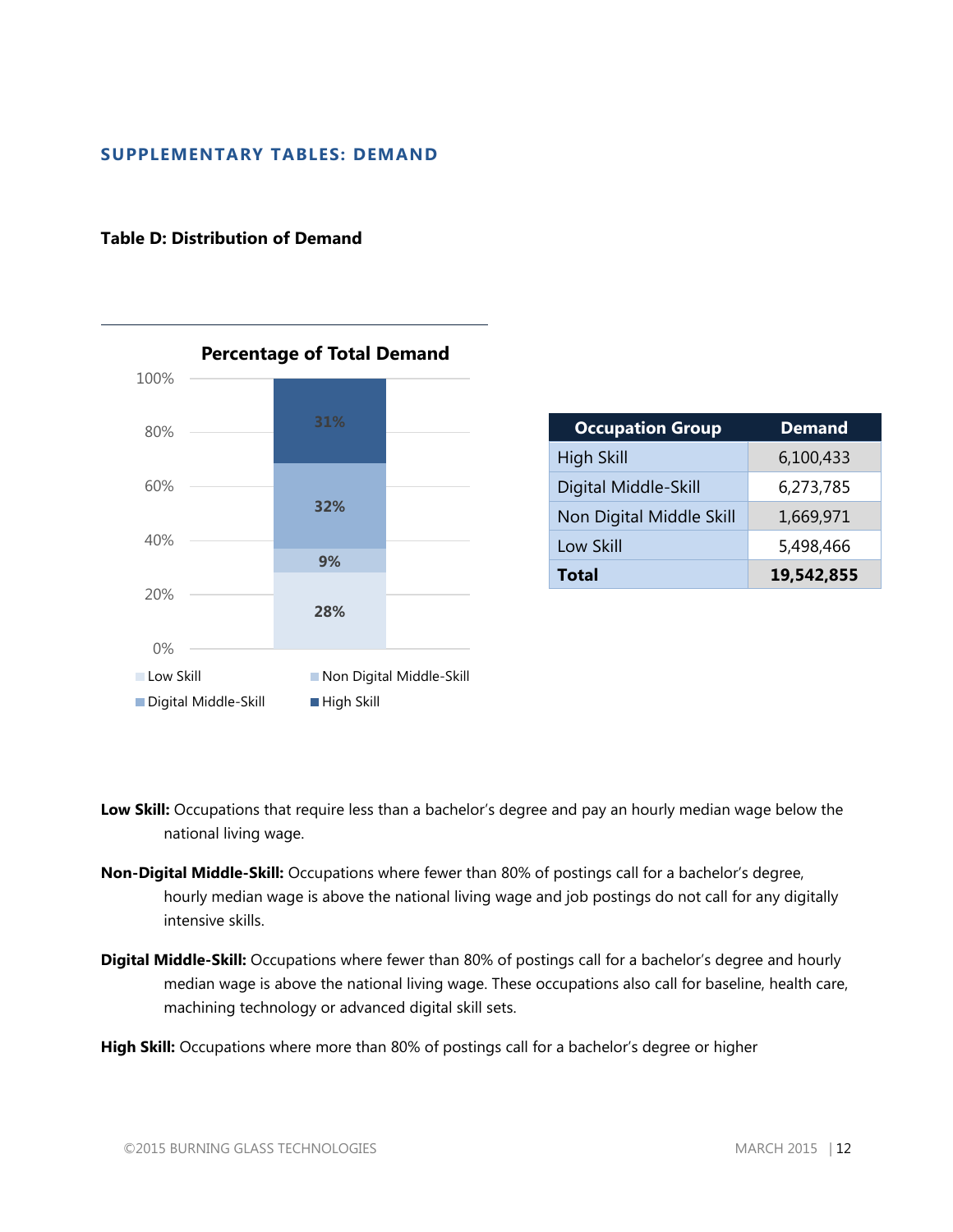|  | <b>Table E: Detailed Distribution of Demand</b> |  |
|--|-------------------------------------------------|--|
|  |                                                 |  |

| <b>Occupation Group</b>                 | <b>Demand</b> | % of Total<br><b>Demand</b> | 2013<br><b>Employment</b><br>(Source: BLS) | 2013<br><b>Median</b><br><b>Wage</b><br>(Source:<br>BLS) | $2004 -$<br>2013<br><b>Salary</b><br><b>CAGR</b><br>(Source:<br>BLS) |
|-----------------------------------------|---------------|-----------------------------|--------------------------------------------|----------------------------------------------------------|----------------------------------------------------------------------|
| <b>High Skill</b>                       | 6,100,433     | 31.2%                       | 24,143,010                                 | \$35.32                                                  | 2.45%                                                                |
| <b>Digital Middle-Skill</b>             | 6,273,785     | 31.8%                       | 37,396,550                                 | \$23.76                                                  | 2.49%                                                                |
| Advanced Digital Middle-<br>Skill       | 1,777,612     | 9.1%                        | 6,088,540                                  | \$27.73                                                  | 2.46%                                                                |
| Health Care Technology                  | 975,550       | 5.0%                        | 4,606,590                                  | \$28.25                                                  | 2.69%                                                                |
| <b>Health Information</b><br>Technology | 297,381       | 1.5%                        | 2,708,120                                  | \$17.08                                                  | 3.01%                                                                |
| <b>Machining Technology</b>             | 179,218       | 0.9%                        | 1,750,630                                  | \$22.04                                                  | 2.31%                                                                |
| <b>Productivity Software</b>            | 3,081,366     | 15.8%                       | 22,213,910                                 | \$22.66                                                  | 2.45%                                                                |
| <b>Non Digital Middle-Skill</b>         | 1,669,971     | 8.5%                        | 13,966,120                                 | \$20.14                                                  | 2.26%                                                                |
| <b>Low Skill</b>                        | 5,498,466     | 28.1%                       | 56,497,720                                 | \$11.33                                                  | 1.65%                                                                |
| <b>Total</b>                            | 19,542,855    | 100%                        | 132,003,400                                | \$16.87                                                  | 2.01%                                                                |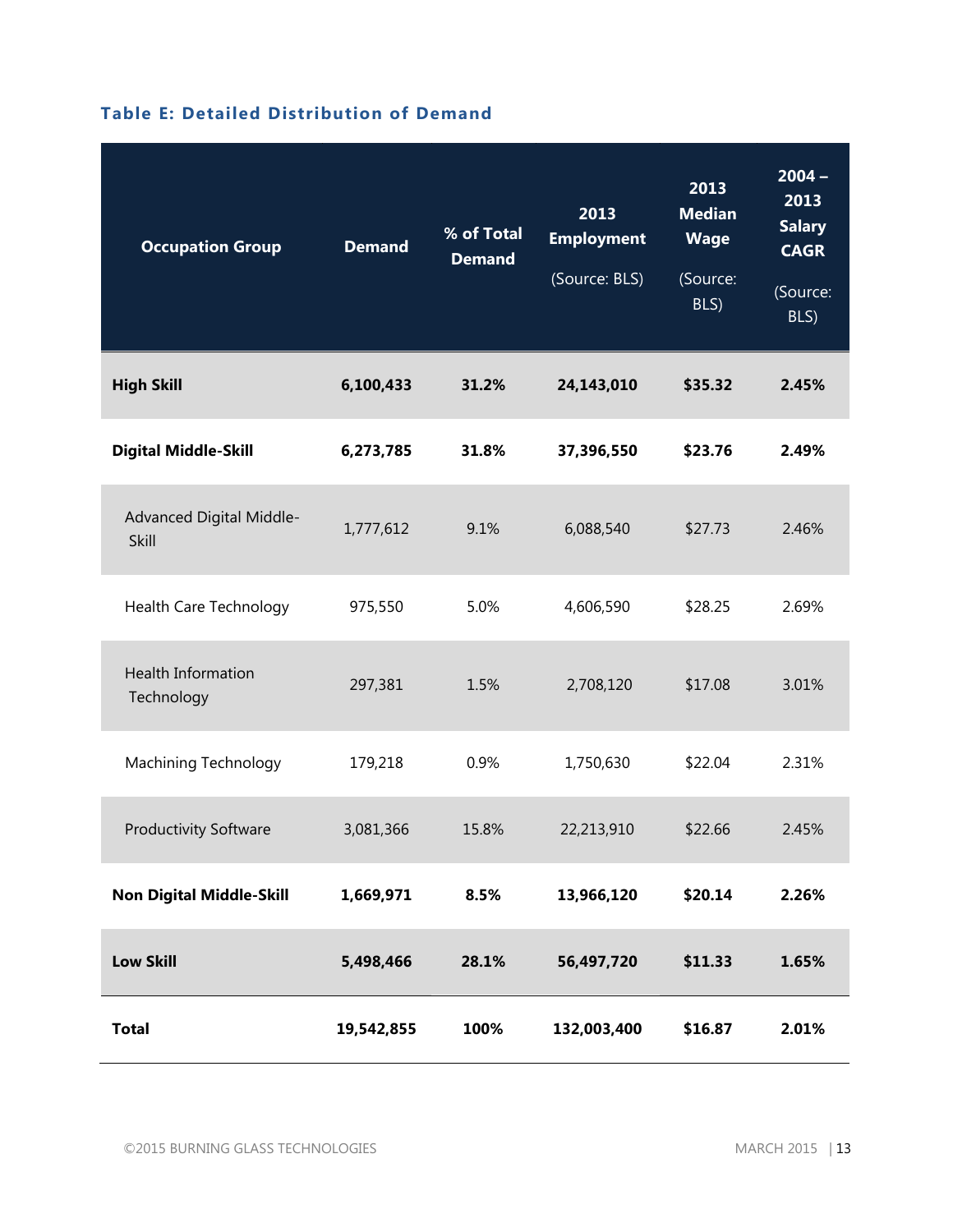# **Table F: Skill Cluster Analysis**

| <b>Digital</b><br><b>Skill</b><br><b>Cluster</b> | <b>Postings</b> | % of all<br>Middle-<br><b>Skill</b><br><b>Demand</b> | $2004 - 2013$<br><b>Employment</b><br><b>Growth</b><br>(Source: BLS) | 2013<br><b>Median</b><br><b>Wage</b><br>(Source:<br>BLS) |                                         |                                       |                                  |  |
|--------------------------------------------------|-----------------|------------------------------------------------------|----------------------------------------------------------------------|----------------------------------------------------------|-----------------------------------------|---------------------------------------|----------------------------------|--|
| Non-Digital<br>Middle-Skill                      | 1,669,971       | 21%                                                  | 1.9%                                                                 | \$20.14                                                  |                                         |                                       |                                  |  |
| <b>Digital</b><br>Middle-<br><b>Skill</b>        | 6,273,785       | 79%                                                  | 4.7%                                                                 | \$23.76                                                  | <b>Top Occupations by Skill Cluster</b> |                                       |                                  |  |
| Productivity<br>Software                         | 3,081,366       | 39%                                                  | 5.2%                                                                 | \$22.66                                                  | Office /<br>Administrative<br>Assistant | Retail<br>Supervisor                  | <b>Store Manager</b>             |  |
| <b>Health Care</b><br>Technology                 | 975,550         | 12%                                                  | 18.2%                                                                | \$28.25                                                  | <b>Registered Nurse</b>                 | Medical<br>Laboratory<br>Technician   | Radiology<br>Technician          |  |
| Customer<br>Relationship<br>Management           | 974,173         | 12%                                                  | 16.20%                                                               | \$28.90                                                  | Sales<br>Representative                 | Sales<br>Manager                      | Account<br>Representative        |  |
| Computer<br>& Network<br>Support                 | 499,588         | 6%                                                   | 34.6%                                                                | \$28.84                                                  | Computer<br>Support<br>Specialist       | Network /<br>Systems<br>Administrator | Network<br>Support<br>Specialist |  |
| Social<br>Media &                                | 326,547         | 4%                                                   | 9.4%                                                                 | \$25.74                                                  | Recruiter                               | Graphic<br>Designer /                 | <b>SEO Specialist</b>            |  |